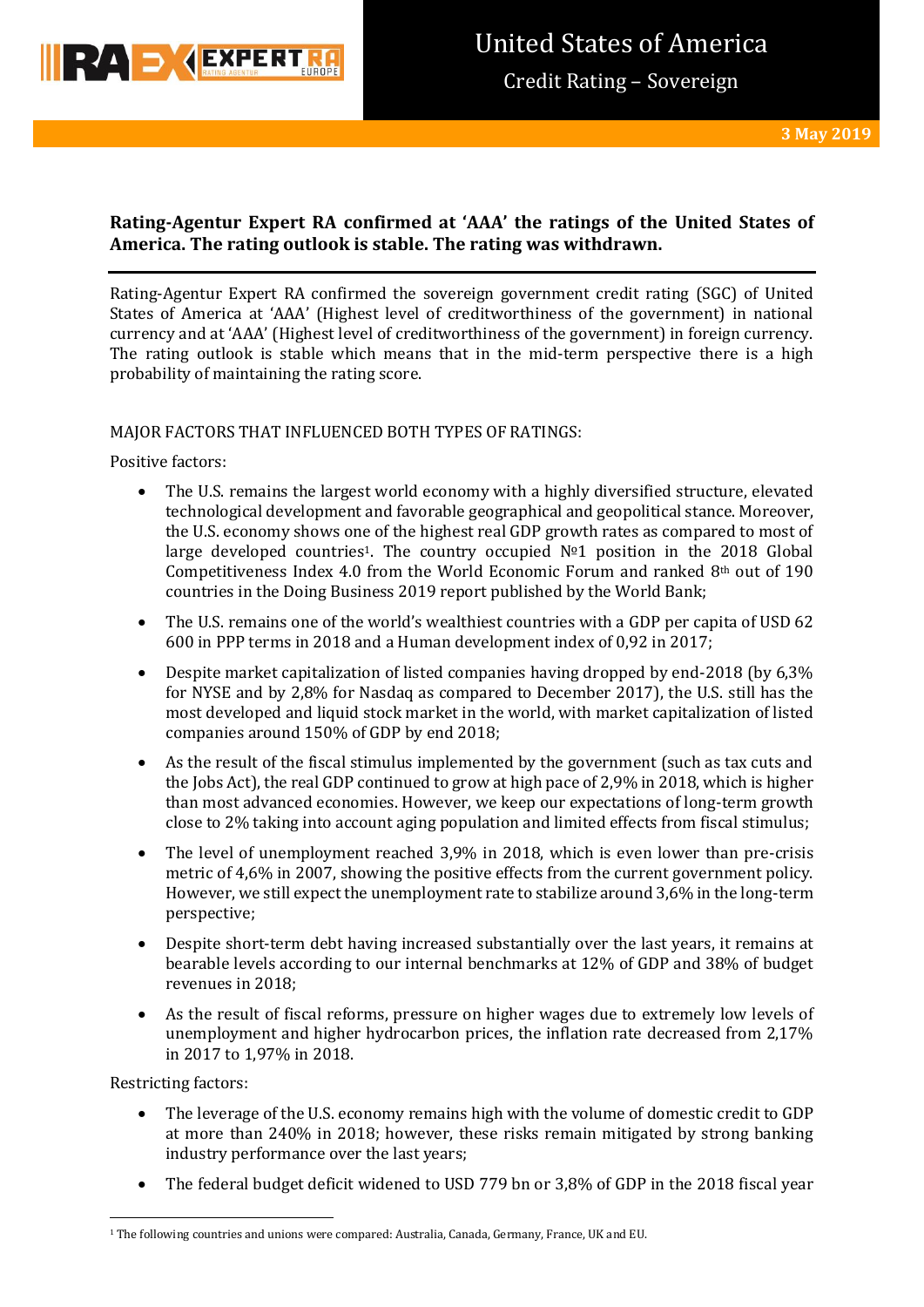

 $(FY)^2$  as compared to 3,4% in the 2017FY, driven in large part by a sharp decline in corporate tax revenues and rising interest burden. This dynamic, as well as IMF and WB estimates, shows a 4,3% deficit in 2018 calendar year, which is the largest deficit since 2012. Based on the fiscal plans and 2019 dynamic we can expect further widening of fiscal deficit by end of year;

 FDI inflows are estimated to drop from 1,42% of GDP in 2017 to 1,23% in 2018 according to the National Bureau of Economic Analysis, mostly caused by a drop in the FDI balance with Canada as well as Asia-Pacific countries, especially Japan.

Negative factors:

- Taking into account the new issuance of debt from 2018, gross government debt is expected to have increased by 4,7% to USD 21,6 tn and to remain high at around 106% of GDP and 343% of budget revenues in 2018 calendar year;
- Preliminary data for 2018 shows a substantial increase of goods and services foreign trade deficit, which is expected to have reached USD 622,1 bn (3% of GDP), the largest deficit since 2008, caused by strong domestic demand for imports as well as a strong USD and retaliatory tariffs weighing on exports. Taking into account higher internal demand we expect the trade deficit to increase further by end-2019;
- The current stance of fiscal and debt coherence between executive and legislative authorities remains weak and creates a significant risk of materialization of a second federal government shutdown in October 2019. Despite the fact that we expect the debt limit to be raised before the end of the 2019FY, the uncertainty about government fiscal policy is set to increase by the end of the 2019 calendar year, taking into account upcoming presidential elections in November 2020.

Support factors:

- The U.S. has a strong financial system which affects other countries and the U.S. Treasury bonds serve as international benchmark for fixed income securities (very strong support factor);
- The country has a very strong and important global reserve currency: USD (moderately strong support factor);
- Participation in strong trade and political unions (USMCA, OECD, etc.) (moderately strong support factor).

### SENSITIVITY ASSESSMENT:

The following developments could lead to a downgrade:

- Further increase of the fiscal deficit as a result of lower than expected fiscal revenues and higher expenses as well as substantial increase of government debt levels;
- Renegotiation or withdrawal from key trade agreements, which could lead to a reduction of the U.S. volume of trade and increase of domestic prices;
- Significant and continued deterioration of global investors' trust in the U.S. financial sector due to low predictability of the government's policy; as well as gradual erosion of USD role in the world trade and its exceptional role as a global reserve currency;
- Further decline of net FDI, which would reduce overall investments.

"Our confirmation of the United States' credit ratings in both national and foreign currency with a stable outlook is based on the country's exceptionally strong macroeconomic profile as well as the unique roles of USD and U.S. financial system, which offset increasing fiscal and debt risks.

**<sup>.</sup>** <sup>2</sup> The fiscal year refers to the U.S. federal treasury budget panning and performance period started in 1 October and ending 30 September the following year.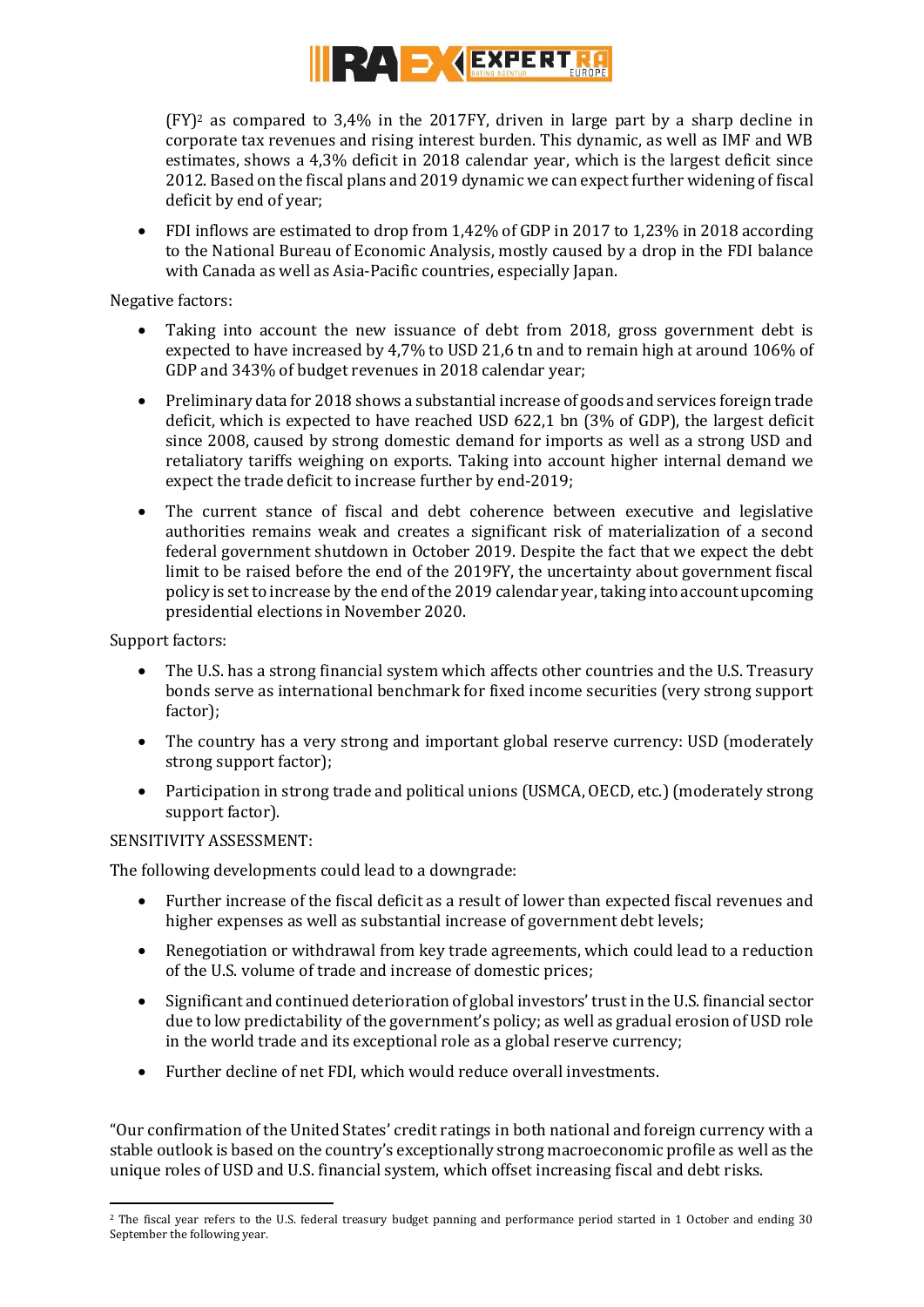

The economy keeps benefiting from the current fiscal policy, showing a stronger real GDP growth than most peers. However, as a result of this policy, the U.S. fiscal position continued to worsen, as shown by rising debt and wide deficit levels. In addition, uncertainty regarding the debt and fiscal policy is a strong negative factor for the country's credit rating.

The economy's leverage remains high; however, this risk is mitigated by solid banking system metrics, as well as highly developed and liquid stock and bond markets. Moreover, the inflation level declined in 2018, while the monetary policy became more cautious, it still shows high effectiveness and independence, supporting the rating." – Clarified Vladimir Gorchakov, Associate Director of Rating-Agentur Expert RA GmbH.

Research report on USA is available at:

[https://raexpert.eu/reports/Research\\_report\\_USA\\_03.05.2019.pdf](https://raexpert.eu/reports/Research_report_USA_03.05.2019.pdf)

Next scheduled rating publication: The rating was withdrawn. The full sovereign rating calendar can be found at [Sovereign Rating Calendar 2019](https://raexpert.eu/sovereign/#conf-tab-5)

For further information contact:

Responsible expert: Vladimir Gorchakov, Associate Director of Rating-Agentur Expert RA +49 (69) 3085-45-00, ext. 1211 [gorchakov@raexpert.eu](mailto:gorchakov@raexpert.eu)

Reviewer: Hector Alvarez, Associate Director of Rating-Agentur Expert RA +49 (69) 3085-45-00, ext. 1213 [alvarez@raexpert.eu](mailto:alvarez@raexpert.eu)

## **Rating-Agentur Expert RA GmbH**

Walter-Kolb-Strasse 9-11, 60594 Frankfurt am Main, Germany +49 (69) 3085-45-00 E-mail[: info@raexpert.eu](mailto:info@raexpert.eu) [www.raexpert.eu](http://raexpert.eu/)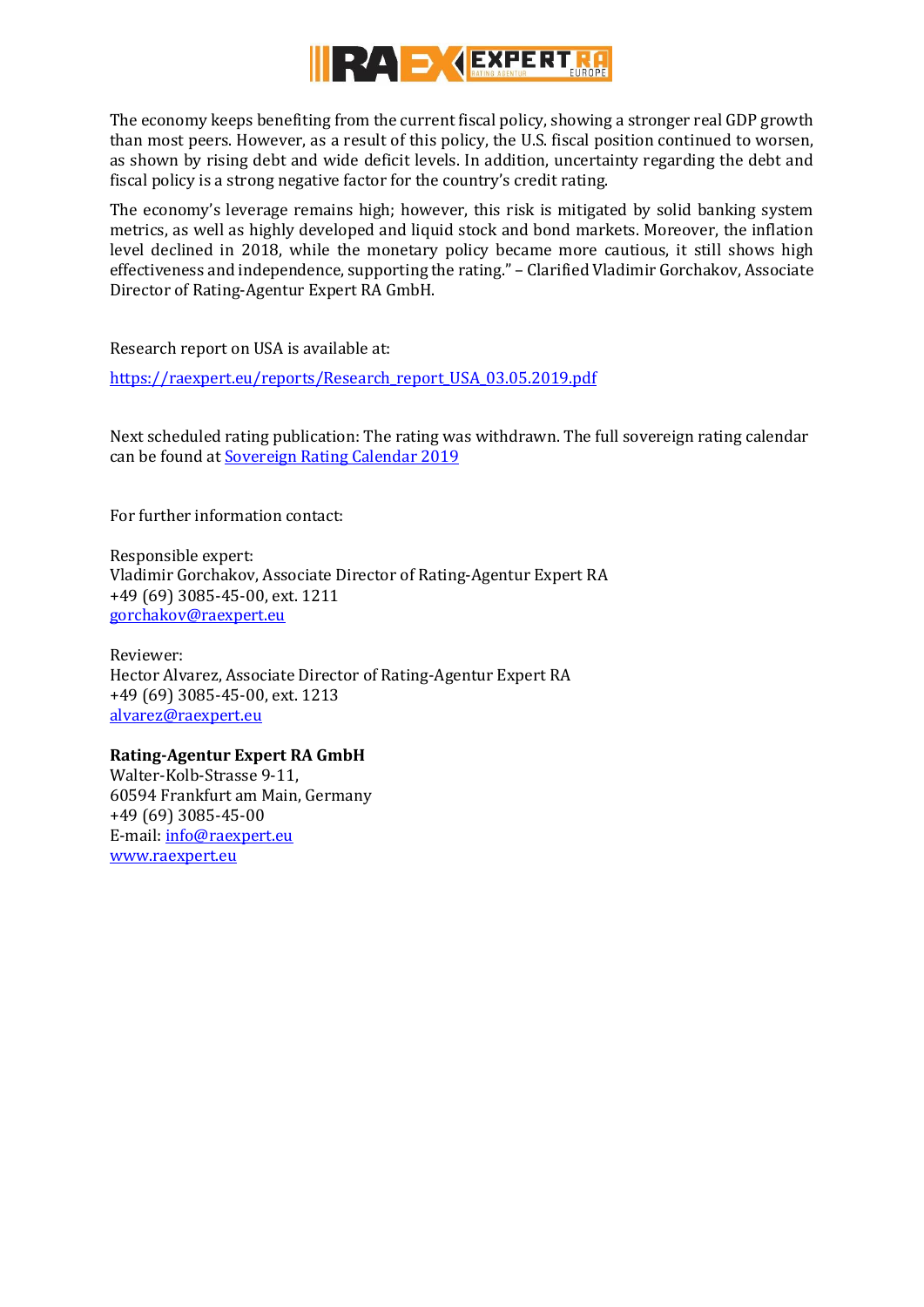

# RATING HISTORY:

|             |                                                                      | <b>SGC</b>      |          | <b>Outlook</b>  |           |
|-------------|----------------------------------------------------------------------|-----------------|----------|-----------------|-----------|
| <b>Date</b> | <b>Review reason</b>                                                 | <b>National</b> | Foreign  | <b>National</b> | Foreign   |
|             |                                                                      | currency        | currency | currency        | currency  |
| 09.11.2018  | Scheduled<br>revision of both<br>types of ratings<br>for the country | AAA             | AAA      | Stable          | Stable    |
| 11.05.2018  | Scheduled<br>revision of both<br>types of ratings<br>for the country | AAA             | AAA      | <b>NA</b>       | <b>NA</b> |
| 17.11.2017  | Scheduled<br>revision of both<br>types of ratings<br>for the country | AAA             | AAA      | <b>NA</b>       | <b>NA</b> |
| 19.05.2017  | Scheduled<br>revision of both<br>types of ratings<br>for the country | AAA             | AAA      | <b>NA</b>       | NA        |
| 25.11.2016  | Scheduled<br>revision of both<br>types of ratings<br>for the country | AAA             | AAA      | <b>NA</b>       | <b>NA</b> |
| 03.06.2016  | Scheduled<br>revision of both<br>types of ratings<br>for the country | AAA             | AAA      | <b>NA</b>       | <b>NA</b> |
| 11.12.2015  | First assignment<br>of both types of<br>ratings for the<br>country   | AAA             | AAA      | <b>NA</b>       | <b>NA</b> |